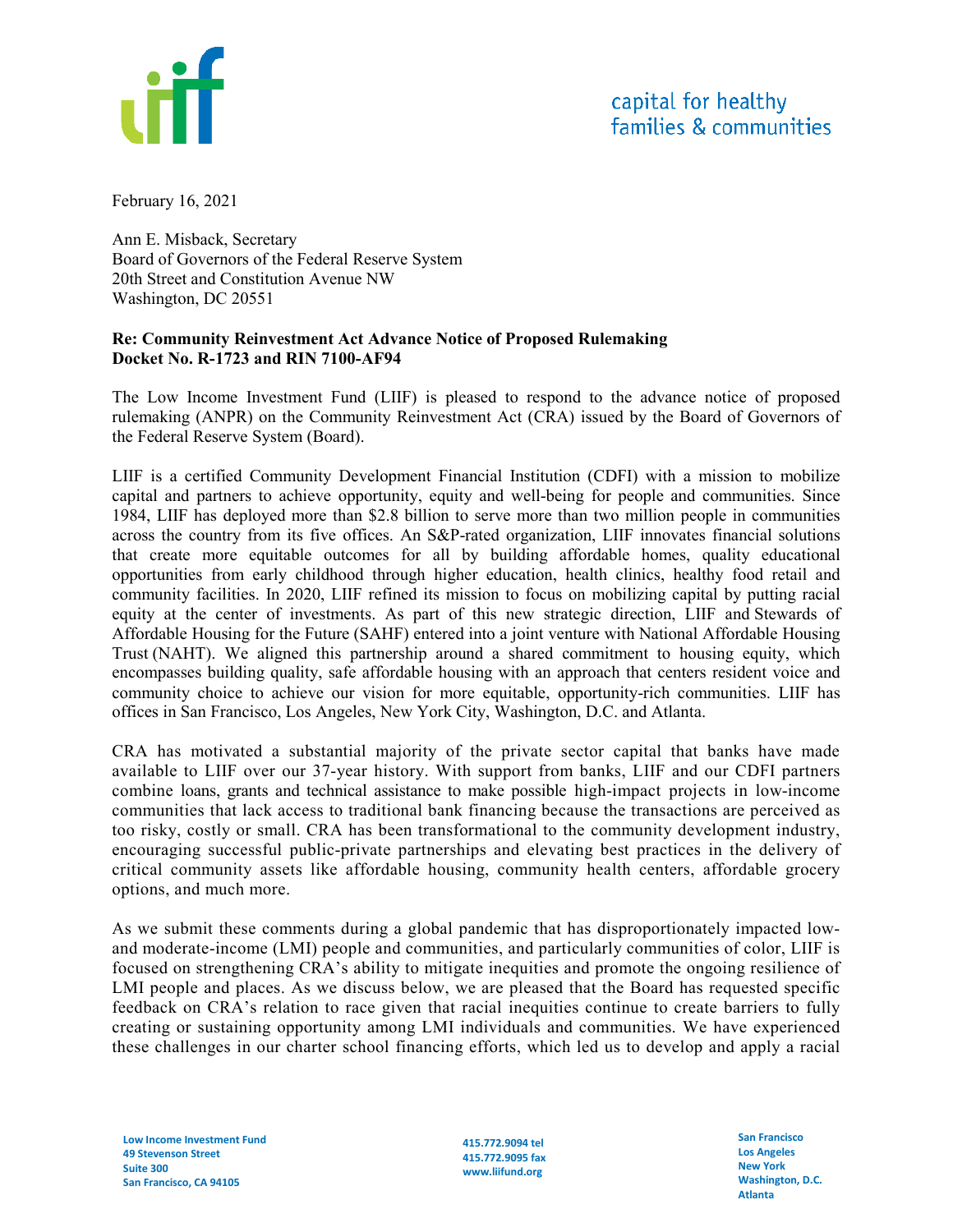equity screen in order to address inequities inherent in the existing system.<sup>[1](#page-1-0)</sup> We are also striving to intentionally introduce greater racial equity into our affordable housing investments.<sup>[2](#page-1-1)</sup> More recently we have been dismayed by the financial sector's treatment of the early care and education (ECE) sector. Many of these small business entrepreneurs are women of color, and the financial sector's failure to adequately support ECE providers during the current crisis has exacerbated decades of underinvestment.<sup>[3](#page-1-2)</sup> Fortunately, CRA presents an opportunity to strengthen the connection between ECE providers and banks, as detailed in recent research from the Federal Reserve Bank of Minneapolis.<sup>[4](#page-1-3)</sup>

LIIF is encouraged by the direction articulated in the ANPR and we are eager to offer feedback on many of the questions posed by the Board. We also take this opportunity to reiterate the importance of the three federal regulators coalescing around a joint rulemaking process. The fragmented approach over the last couple of years has caused unnecessary confusion, and we appreciate the Board's leadership on addressing this issue.

More detailed information is provided in our comments, as well as specific responses to questions posed in the ANPR. We highlight the following recommendations as LIIF's top priorities to reform the community development components of CRA:

- Proceed with the proposed Community Development Test and ensure appropriate guardrails are in place to incent ongoing investment in the full range of community development products and services—particularly community development equity investments.
- Enact the proposed provision that would offer CRA consideration for community development activities conducted with certified CDFIs anywhere nationwide.
- Explicitly encourage banks to improve outcomes for people and communities of color in order to fulfill their CRA obligations on the Community Development Test, including partnering with CDFIs who have developed specific products and services targeted to communities and borrowers of color.
- Collect and report comprehensive community development data—including community development loans, investments, and services—as well as overall CRA data disaggregated by race.

# **RACIAL EQUITY**

**QUESTION 2**: *In considering how the CRA's history and purpose relate to the nation's current challenges, what modifications and approaches would strengthen CRA regulatory implementation in addressing ongoing systemic inequity in credit access for minority individuals and communities?* 

 $\overline{a}$ 

<span id="page-1-0"></span><sup>&</sup>lt;sup>1</sup> Catherine Dun Rappaport, Olivia Rebenal, Alexis Dishman, Eliisa Frazier, Tsegaye Yilma Dessalegn, Hannah Taylor, Sybil I. St. Hilaire, Sooyoung Hwang, Molly Melloh, Khaliff Davis, and Brittany Bennett, *Learning to Change: Reflections of the CDFI Racial Equity Collaborative on Education*, October 2020,

<span id="page-1-1"></span>https://www.liifund.org/justgoodcapital/2020/10/12/reflections-of-the-cdfi-racial-equity-collaborative-on-education/ 2 Low Income Investment Fund, *Announcing Our Commitment to Drive \$5 Billion to Advance Racial Equity*,

September 2020, https://www.liifund.org/news/post/announcing-our-commitment-to-drive-5-billion-to-advanceracial-equity/

<span id="page-1-2"></span><sup>3</sup> Linda Smith and Manami Suenaga, *Child Care, Essential to Economic Recovery, Received Just \$2.3 Billion in PPP Funds,* July 2020, https://bipartisanpolicy.org/blog/child-care-essential-to-economic-recovery-received-just-2- 3-billion-in-ppp-funds/

<span id="page-1-3"></span><sup>4</sup> Rob Grunewald and Ben Horowitz, *How early care and education intersects with the CRA*, January 2021, https://www.minneapolisfed.org/article/2021/how-early-care-and-education-intersects-with-the-cra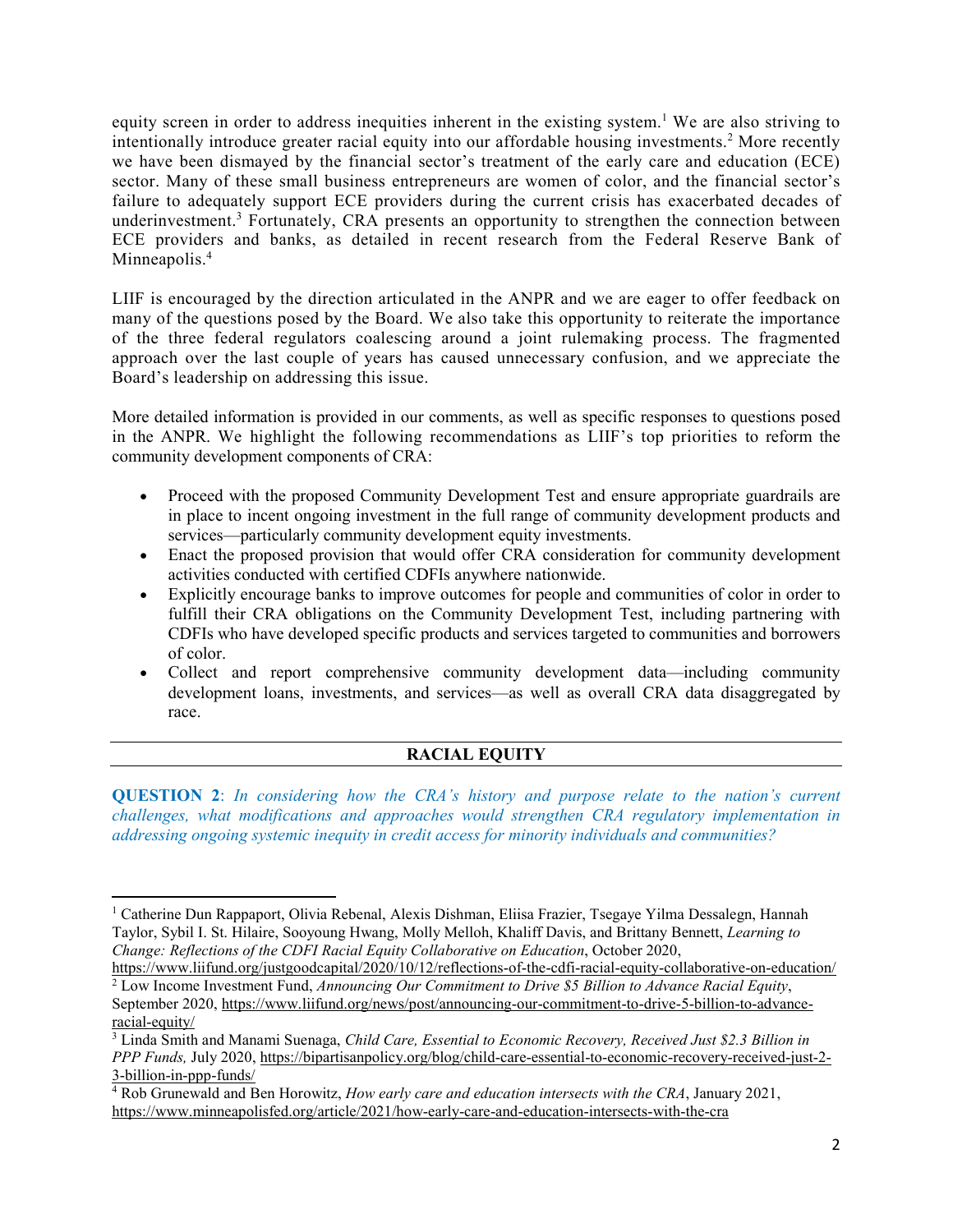As the Board notes in the ANPR, "Congress enacted the CRA in 1977 primarily to address economic challenges in predominantly minority urban neighborhoods that had suffered from decades of disinvestment and other inequities." Common among these forms of "disinvestment and other inequities" were racist redlining practices that disproportionately impacted Black households and have had lasting impacts on wealth and opportunity in Black communities. While directing billions of dollars into lowincome neighborhoods and communities of color, CRA has not fully lived up to its intended purpose, largely because using income as a proxy for race is not sufficient to target institutionalized systems of racism.

Simply ending the practice of redlining is a necessary but insufficient step to fully address the "economic challenges in predominantly minority urban neighborhoods." Concerted efforts must be taken to undo the decades of lending discrimination that have compounded and contributed to the nation's current challenges. This will require a strong commitment from the federal regulators to affirmatively enforce equity within the sector.

LIIF is encouraged to see the Federal Reserve Board explicitly consider its role in updating CRA to address systemic inequity, specifically for people and communities of color. We offer the following recommendations in an effort to strengthen CRA's emphasis on addressing systemic inequity and advancing racial equity:

- **Provide CRA credit for banks that invest in CDFI products designed to directly address racial inequity**. Examples may include more flexible products that take steps to mitigate racialized perceptions of "risk" associated with borrowers of color; efforts that seek to remediate racialized disparities in application approvals and cost of capital; mixed-income housing developments with a focus on racial and income integration; diverse by design charter schools; and other products targeted specifically to people and communities of color and delivered through certified CDFIs.
- **Include racial demographic data in Performance Context** to explicitly require banks to consider measures of racial equity in their community development lending and investments and articulate efforts taken to improve outcomes for people or communities of color.
- **Enforce anti-discriminatory activity across all elements of CRA,** including avoiding arbitrarily excluding communities of color when banks designate assessment areas. This may also include incentives to invest in areas that meet certain criteria, like majority-minority census tracts, to explicitly support communities of color.

LIIF also encourages the federal banking regulators to work with the Treasury Department's CDFI Fund as it implements the new Minority Lending Institution definition created in the Consolidated Appropriations Act of 2021.

### **ASSESSMENT AREAS**

The mismatch between where banks do business, where communities have the most needs, and where banks have assessment areas causes consistent challenges for our work. Most recently, we have been raising capital for a new initiative focused on Black-led affordable housing developers. The initiative's goals are to support Black affordable housing developers to build wealth, invest in developers that are representative and reflective of the communities we serve and support the growth of Black developers in the affordable housing field. We are seeking both debt capital and Low Income Housing Tax Credit Equity to advance this initiative.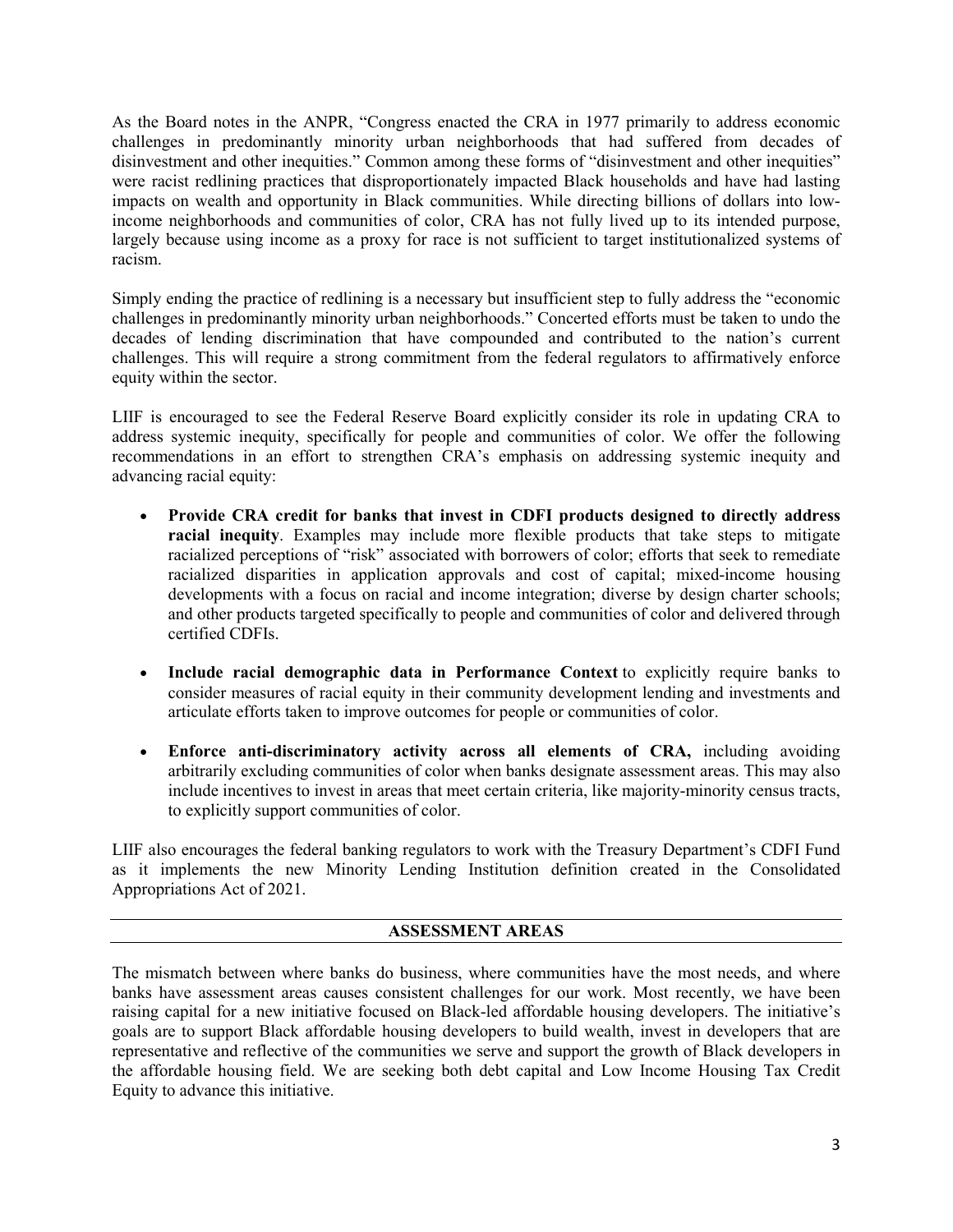While initially receiving eager excitement from one bank that issued a major national public commitment to advancing its impact on racial equity, this bank ultimately chose not to participate in the initiative after learning that none of the targeted communities fell within its CRA assessment areas. Even in a situation that offered the opportunity to partner on a highly-impactful and innovative product that was sure to be an eligible CRA activity—while *also* advancing a bank's commitment to racial equity—the power of CRA geography ultimately prevailed. Fortunately, the bank has acknowledged this conflict and is taking internal steps to review approval processes for funds that are focused on racial equity, but this will take time and we hope that in the future CRA regulations will be sufficiently flexible to avoid this challenge altogether.

LIIF's comments are informed by this example, which is simply the most recent in a long line of similar experiences LIIF and many of our partners face as a result of the current CRA regulations. We thank the Board for its efforts to modernize assessment areas and address the inefficiencies that too often impede progress on impactful community development opportunities.

**QUESTION 8***: Should delineation of new deposit- or lending-based assessment areas apply to internet banks that do not have physical locations or should it also apply more broadly to other large banks with substantial activity beyond their branch-based assessment areas? Is there a certain threshold of such activity that should trigger additional assessment areas?* 

CRA is intended to require banks to serve LMI communities in areas where they engage in significant amounts of business, not simply in areas where the bank has a branch location. However, creating either new deposit-based or lending-based assessment areas may worsen the CRA hot spot issue by creating new concentrations of capital in larger metropolitan areas.

Instead of delineating new deposit- or lending-based assessment areas, we believe the Board should encourage the use of nationwide assessment areas for community development activities. This should apply to internet banks, wholesale and limited purpose banks, industrial loan companies, and large banks with substantial activity beyond their branch-based assessment areas. Banks will not be required to undertake community development activities outside of their assessment areas, but for those that do, full credit should be made available at the institution level.

We appreciate the proposal that more than 20 percent of a bank's deposits collected from outside of branch-based assessment areas would trigger a national assessment area. This may be the appropriate threshold, but we recommend looking at bank data from the past several years to understand what this threshold has looked like in practice. A lower threshold may be prudent to avoid perpetuating the hot spot issue.

For large banks with substantial activity beyond their branch-based assessment areas, the Board must also ensure community development activities considered at the institution level have sufficient weighting to incent bank participation in these broader geographies, while maintaining a primary focus on local communities through strong weighting at the assessment area level. Additional data may be necessary to make an informed decision. In question 85 we also provide support for a statewide metric that would consistently incorporate out of assessment area activity into a final rating in states where the bank has at least one facility-based assessment area.

The Board's approach to this question will likely set the rules for at least the next decade, so it is prudent to set CRA obligations in a manner that is consistent with the reality of bank business models and the expectation that trend towards branchless and internet-based banking continues to evolve. Deposits may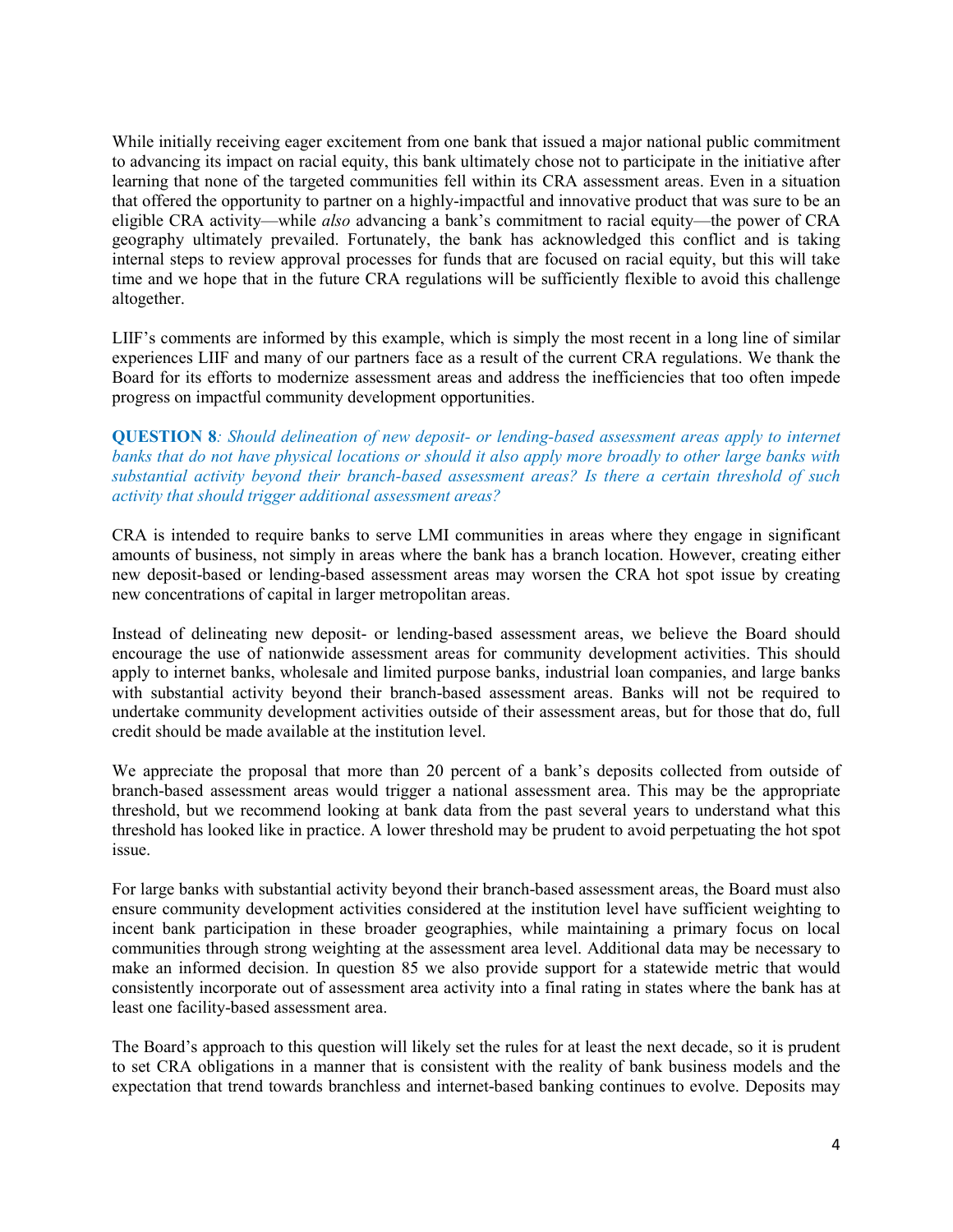be sourced from one area, but they are ultimately used to finance an array of activities in a wide range of places, and regulations should acknowledge this reality.

**QUESTION 9:** *Should nationwide assessment areas apply only to internet banks? If so, should internet banks be defined as banks deriving no more than 20 percent of their deposits from branch-based assessment areas or by using some other threshold? Should wholesale and limited purpose banks, and industrial loan companies, also have the option to be evaluated under a nationwide assessment area approach?*

Consistent with our response to question 8, we believe nationwide assessment areas should apply to internet banks, wholesale and limited purpose banks, industrial loan companies, *and* branch-based banks with substantial activity beyond their branch-based assessment areas. We also reiterate that 20 percent of deposits from outside of branch-based assessment areas may be the appropriate threshold, but we recommend looking at bank data from the past several years to understand what this threshold has looked like in practice. A lower threshold may be prudent to avoid perpetuating the hot spot issue.

**QUESTION 10***: How should retail lending and community development activities in potential nationwide assessment areas be considered when evaluating an internet bank's overall CRA performance?* 

Consistent with our response to question 8, we recommend applying a national assessment area to evaluate internet bank community development activities. We recommend using total domestic deposits as the best measure for internet bank community development activity. This is the simplest measure of capacity and would create a consistent approach across banks.

We also support pairing this national flexibility with incentives for serving traditionally underbanked communities. The Board has already developed an initial list of designated areas of need, which could be the starting point for geographic specifications.

### **RETAIL TEST**

### **Section IV: Tailoring Evaluations Based on Bank Size and Business Model**

**QUESTION 13***: Is \$750 million or \$1 billion an appropriate asset threshold to distinguish between small and large retail banks? Or should this threshold be lower so that it is closer to the current small bank threshold of \$326 million? Should the regulation contain an automatic mechanism for allowing that threshold to adjust with aggregate national inflation over time?* 

We recommend retention of the \$326 million threshold, with an automatic mechanism to adjust with aggregate national inflation over time. A \$750 million or \$1 billion threshold would exclude banks currently making a substantial number and volume of community loans and investments from evaluation going forward.[5](#page-4-0)

### **Section VI: Retail Lending Subtest Definitions and Qualifying Activities**

l

<span id="page-4-0"></span><sup>5</sup> Adam Dettelbach, Josh Silver, and Bruce C. Mitchell*, Intermediate Small Banks: The Forgotten but Significant Resource for Affordable Housing and Community Development,* October 2017, https://ncrc.org/intermediatesmallbanks-forgotten-significant-resource-affordable-housing-community-development/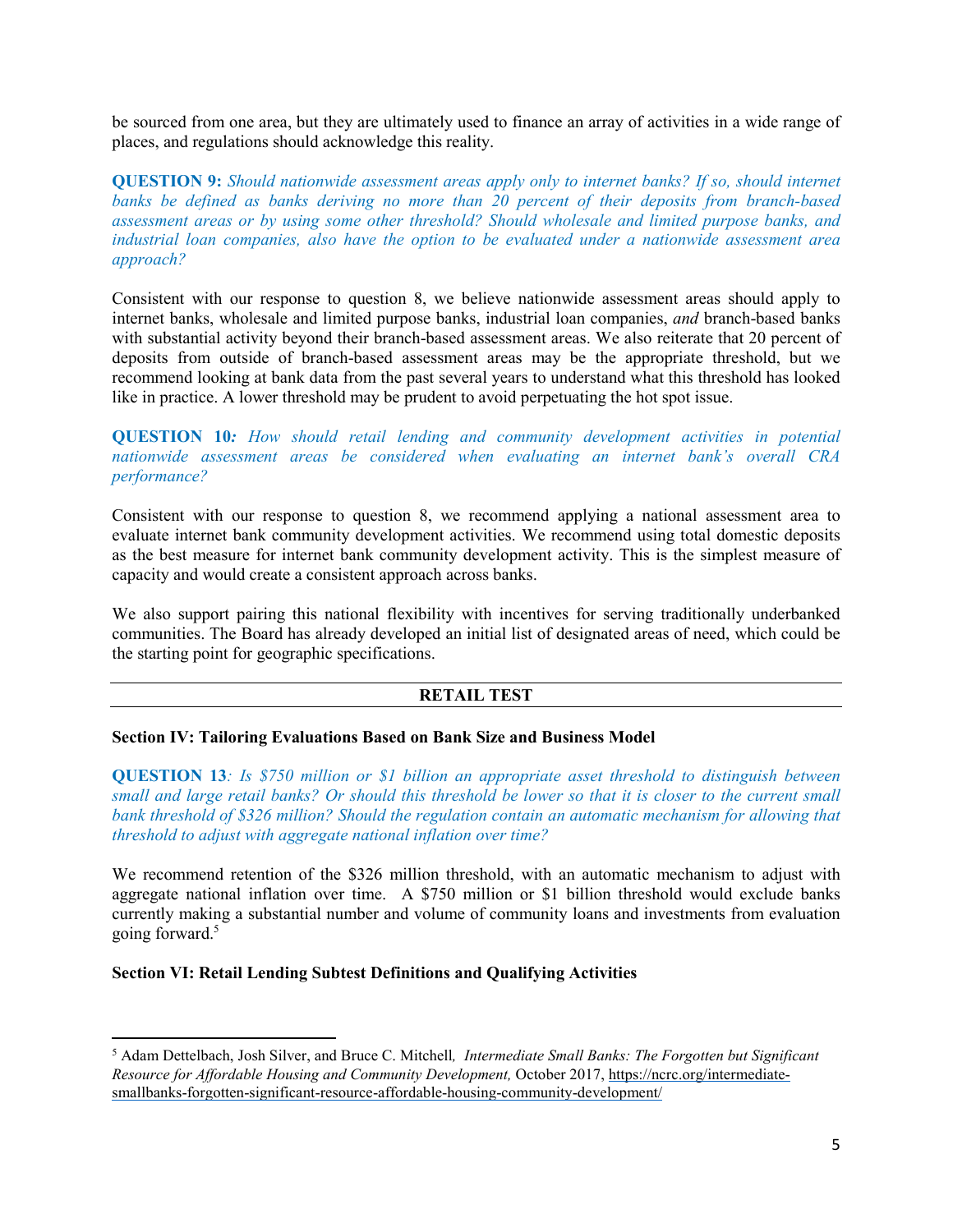**QUESTION 38***: Should the Board provide CRA credit only for non-securitized home mortgage loans purchased directly from an originating lender (or affiliate) in CRA examinations? Alternatively, should the Board continue to value home mortgage loan purchases on par with loan originations but impose an additional level of review to discourage loan churning?* 

LIIF supports the Board's effort to limit the churning of mortgage loans for CRA credit, and suggest the Board provide CRA credit for the origination of the loan as well as credit upon sale into the secondary market. Any additional trading should not warrant CRA credit. We also support that the ANPR would include the purchase of mortgage loans under the Retail Test, rather than the Community Development Test, which is a recommendation we previously shared with the OCC.

### **COMMUNITY DEVELOPMENT TEST**

**Section VII: Evaluation of Community Development Financing and Community Development Services Performance** 

**QUESTION 42***: Should the Board combine community development loans and investments under one subtest? Would the proposed approach provide incentives for stronger and more effective community development financing?* 

We support the proposal to combine community development loans and investments under one subtest as long as there are sufficient incentives and requirements to ensure a continuation of bank participation in community development equity investments.

Separating community development and retail activities is a sound policy decision given the distinct difference between these products and services. However, we echo a common industry concern that banks may favor community development debt products over community development equity products given that debt products have a lower cost of capital and are traditionally more attractive to lenders for a number of reasons. Ensuring robust community development equity investments must be a top priority in this new regulatory framework.

We support the Board setting a minimum threshold of a bank's total community development activities that must be in equity investments. The Board should consider prior levels of community development equity investments when creating this threshold. We also support additional incentives to encourage banks to do more equity investing than the minimum threshold. One example may be impact scores, which could include a measure of how responsive the bank's financing mix (e.g. debt, equity, services) is to local needs.

We also recommend that the Board commit to making data publicly available for stakeholder evaluation on the percentage and dollar amount of a bank's community development activities that are loans, investments and contributions. This data would be most effective if reported on an annual basis.

Finally, we stress the importance of considering both prior period community development activities as well as new originations. This approach would recognize the value of longer-term community development lending and investing while still prioritizing new activity.

**QUESTION 43:** *For large retail banks, should the Board use the ratio of dollars of community development financing activities to deposits to measure its level of community development financing activity relative to its capacity to lend and invest within an assessment area? Are there readily available alternative data sources that could measure a bank's capacity to finance community development?*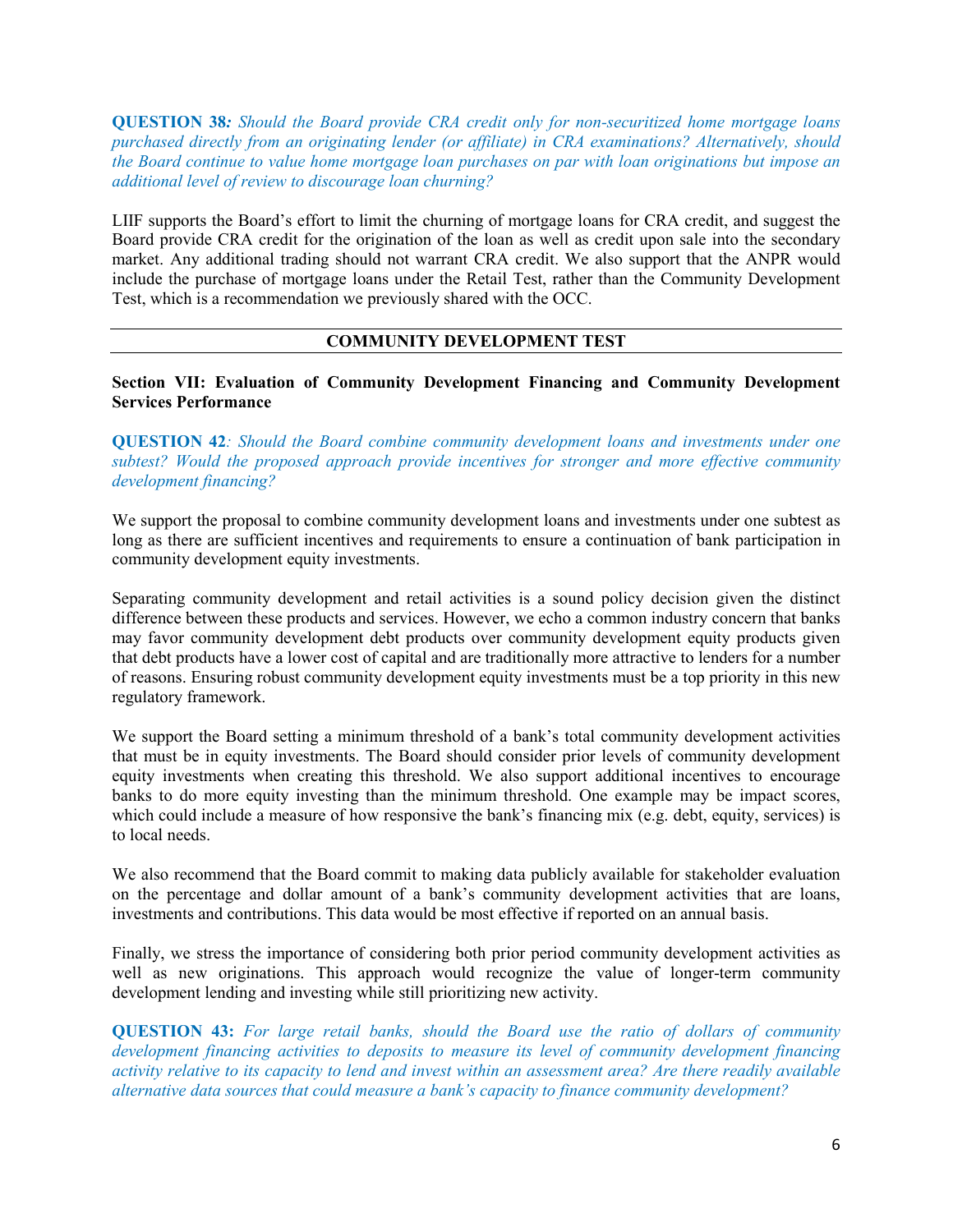We support the use of deposits as the denominator of the community development financing ratio. Although we have previously expressed concern that a dollar-based metric will not appropriately measure impact and responsiveness, we believe these concerns will be tempered by the Board's comprehensive proposal for impact scores and other qualitative measures.

### **QUESTION 44:** *For wholesale and limited purpose banks, is there an appropriate measure of financial capacity for these banks, as an alternative to using deposits?*

LIIF urges the Board to consider using assets as the appropriate measure of financial capacity for wholesale and limited purpose banks given that these banks do not have a large base of deposits.

We also echo the Affordable Housing Tax Credit Coalition's recommendation that the Board undertake an analysis of such banks' historic community development activities (both loans and investments) to establish peer comparators; and from this data, create thresholds for banks to achieve in order to receive Satisfactory or Outstanding ratings. This strategy would effectively harness banks' ability to manage risk and compete efficiently for high-quality business.

#### **QUESTION 45:** *Should the Board use local and national benchmarks in evaluating large bank community development financing performance to account for differences in community development needs and opportunities across assessment areas and over time?*

LIIF acknowledges the complexities associated with using local and national benchmarks in evaluating large bank community development financing performance, including the challenges articulated in the ANPR. We support the use of local and national benchmarks, but we remain unclear how these benchmarks will be applied or weighted in a final score. We also reiterate the concern noted in the ANPR that the benchmarks "could result in performance standards that are very low in some assessment areas and very high in others" as a result of existing hot spots and deserts. It is clear that implementing such a proposal will require a level of precision not yet possible given data and other information constraints. As a result, we recommend that the regulators first develop guidelines to assess large bank community development financing over a few years before implementing thresholds for the local and national benchmarks. We also recommend prioritizing the local benchmark.

### **QUESTION 46:** *How should thresholds for the community development financing metric be calibrated to local conditions? What additional analysis should the Board conduct to set thresholds for the community development financing metric using the local and national benchmarks? How should those thresholds be used in determining conclusions for the Community Development Financing Subtest?*

We strongly support using data as the basis for these thresholds and, as noted in question 45, we support the Board's proposed gradated approach to setting thresholds until more data permits a presumption of satisfactory approach. We recommend that the Board use this data to establish a minimum amount of community development required to achieve a Satisfactory or Outstanding rating, which will provide critical certainty about the amount of activity necessary to achieve a particular rating.

To ensure an emphasis is placed on local conditions, we recommend that the Board integrate performance context into the thresholds and calibrate the thresholds closely to the local benchmarks. Performance context serves as a proxy for need and opportunity in a particular community, rather than the benchmarks, which are simply a proxy for the level of activity that other banks have completed.

Finally, we recommend that the Board apply performance ranges with five ratings to the community development financing subtest such that banks are evaluated on the range of Outstanding, High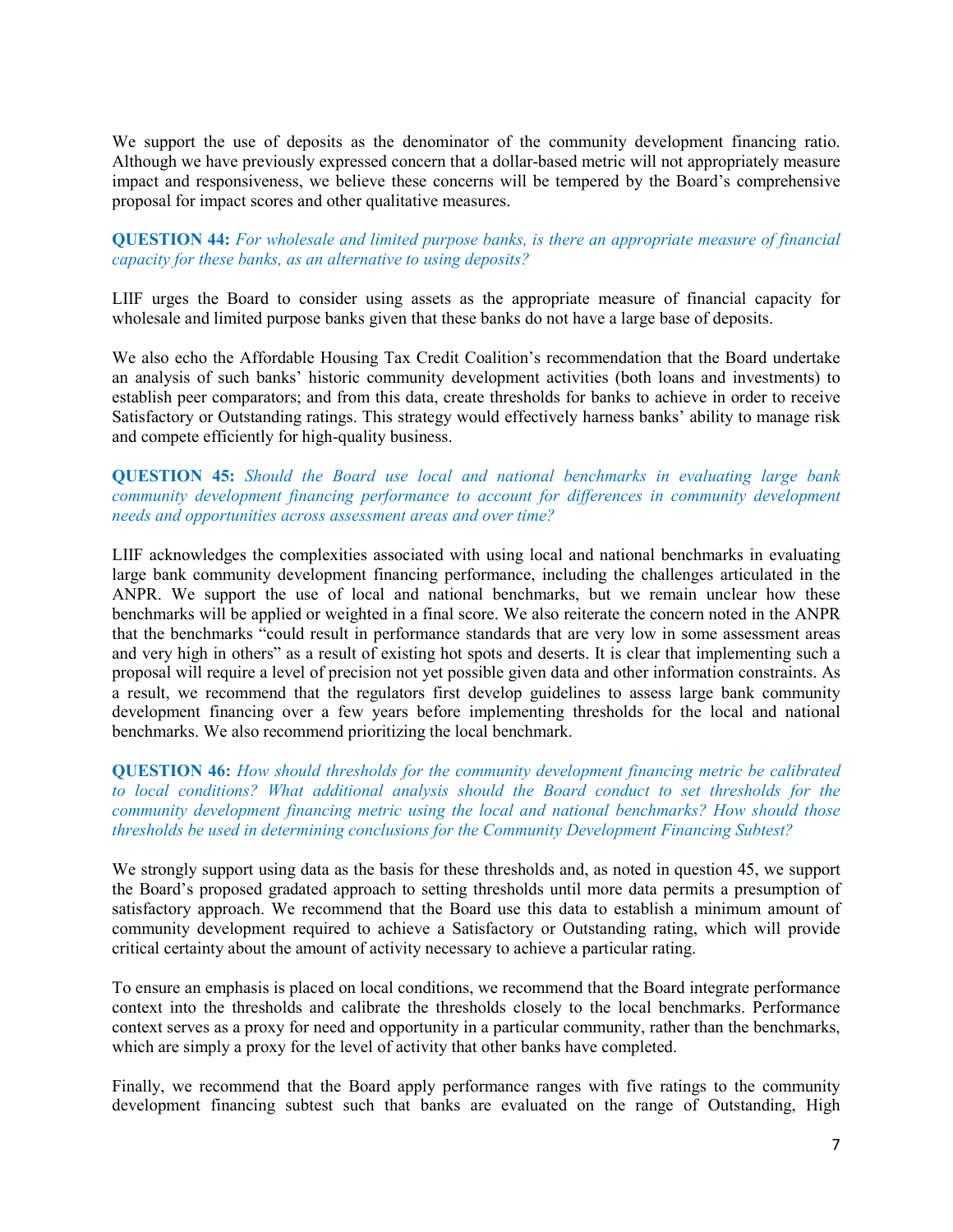Satisfactory, Low Satisfactory, Needs to Improve, and Substantial Noncompliance. Performance ranges provide more incentive for banks to strive for higher ratings than simply a presumption of Satisfactory, and could also increase bank accountability to participate in more community development financing.

### **QUESTION 47:** *Should the Board use impact scores for qualitative considerations in the Community Development Financing Subtest? What supplementary metrics would help examiners evaluate the impact and responsiveness of community development financing activities?*

While we have remaining questions about how the impact scores would be operationalized and incorporated into a final rating, LIIF does support the ANPR's proposal to use impact scores. The Board's effort to quantify the subjective notion of "impact" is an incredibly important step in strengthening CRA regulations and we applaud the progress articulated in the ANPR.

We have spent a considerable amount of time contemplating the most productive implementation of impact scores, weighing the competing demands that impact scores should be both transparent and objective while also sufficiently flexible to account for local needs. We have ultimately come to the conclusion that impact scores can have the most value by quantifying the existing evaluation criteria of responsive, innovative, and complex.

- Responsive: the extent to which a bank's products are directly responsive to the local needs, as determined by performance context.
- Innovative: activities that involve flexible underwriting, or a program or product that may already be in the market but is new for that particular institution.
- Complex: degree of difficulty of the particular loan or investment. May also be considered complex if it is not routinely provided by the private sector.

We believe that these qualitative criteria have been an effective means of determining impact but could be improved if greater objectivity was attached to the definition of each concept.

LIIF recommends that the Board consider assigning an impact score between 1-3 for *each* of the three qualitative terms: responsive, innovative, and complex. This would ultimately create a 9-point scale, which allows for more gradations to capture the nuance of community impact. LIIF believes impact scores should be additive. The Board could consider incorporating the impact scores into the overall rating such that a score between 8-9 would be considered the most impactful, a score between 5-7 would reflect a secondary tier of impact, and an impact score below 5 would have a nominal effect on the bank's overall rating at that level (assessment area or institution, as applicable).

For example, a Low Income Housing Tax Credit (Housing Credit) transaction in a neighborhood with access to jobs but limited affordable housing or child care options could finance a child care center on site of the affordable housing development. This may result in a 3 on 'responsive to local needs' because lack of access to housing and child care are two common barriers to parents finding and keeping work. It may also receive a 3 on the 'complex' criteria because the co-location of child care with affordable housing has not yet become a common practice given a myriad of financing and other programmatic challenges. Finally, financing the physical space for the child care facility requires flexible underwriting due to child care centers often having thin operating margins, meaning the transaction may also receive a 3 on the 'innovative' criteria. As a result, this activity may warrant a 9 on the scale of impact, thereby corresponding to the most impactful rating in the overall qualitative evaluation for that particular assessment area.

We do not believe that any individual activity should automatically receive a particular impact score because this negates the importance of performance context and local needs. Further, measuring the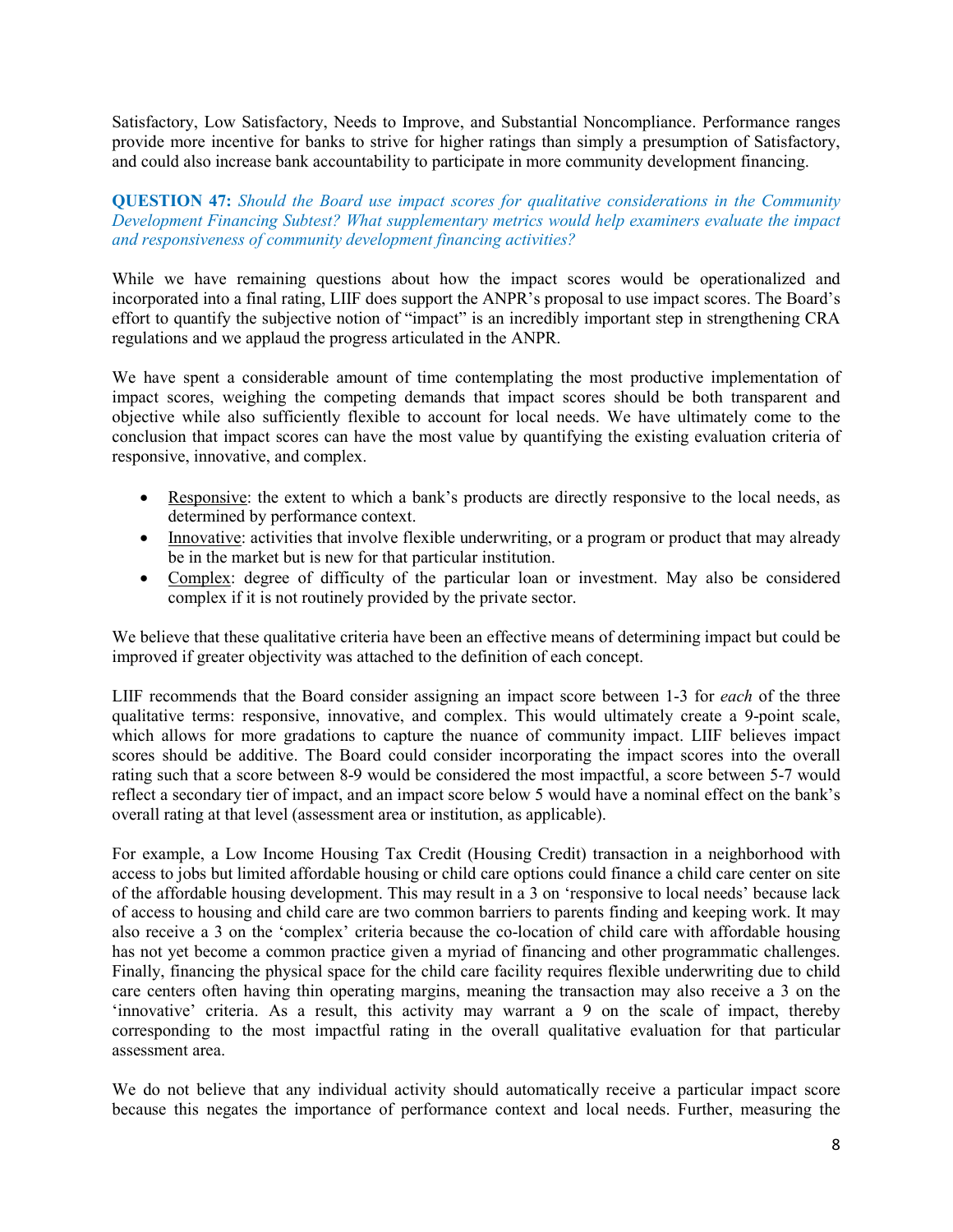impact of community development activities will always have some level of subjectivity and complexity due to the nature of this work. Relying too heavily on a quantitative or objective measure of impact treads closer to the fraught concept of multipliers. We recommend that the Board proceed with the expectation that some level of subjectivity is appropriate, and that providing greater clarity and transparency—as proposed in the 9-point scale above—is an improvement over the existing system.

We do request that the Board provide additional information as to how impact scores would be incorporated into the final rating structure. Rather than using impact scores to adjust a bank's rating when two potential scores are possible, the Board could consider opportunities to more deeply integrate impact scores into the primary evaluation framework. For example, as an incentive to go beyond Satisfactorylevel activity, it may be valuable to specify that some minimum amount of total bank activity meet the highest level of impact in order to achieve an overall Outstanding rating. The Board may also consider assigning an impact score to the mix of activities that would capture how responsive the financing was to priority needs. For example, if performance context demonstrated a community needed community development equity investments more than community development lending, the Board may incorporate a percentage of its overall assessment of impact (such as 20%) to measure how responsive the financing mix was to priority needs.

In order for any evaluation of impact to be successful, LIIF strongly recommends that Federal Reserve economists and community affairs staff collaborate to develop a standardized method for developing performance context for metropolitan areas and rural counties. The current process in which banks set their own performance context is insufficiently rigorous and will impede the successful implementation of any proposals like impact scores that hinge on strong performance context criteria.

And because community development finance is incredibly complex, even when there are guidelines in place to quantify the notion of "impact," examiner training is incredibly important to ensure examiners have the requisite background to make appropriate subjective evaluations.

## **Section VIII: Community Development Test Qualifying Activities and Geographies**

### **QUESTION 52:** *Should the Board include for CRA consideration subsidized affordable housing, unsubsidized affordable housing, and housing with explicit pledges or other mechanisms to retain affordability in the definition of affordable housing? How should unsubsidized affordable housing be defined?*

LIIF supports the definition of affordable housing included in the ANPR, and we appreciate the Board's efforts to consider unsubsidized affordable housing. We support the National Association of Affordable Housing Lenders' recommendation that unsubsidized affordable rental housing, defined as rental housing not subject to tenant income restrictions, should receive favorable consideration as affordable housing if most (i.e. more than 50 percent) of the property's rents are affordable when the financing is committed and the property meets one of the following three additional standards:

- 1. The property is located in a LMI neighborhood (i.e., census tract).
- 2. Most renters in the neighborhood are LMI and most rents in the neighborhood are affordable.
- 3. The owner agrees to maintain affordability to LMI renters for the life of the financing.

Recognizing that maintaining affordability to LMI renters is our ultimate goal, LIIF offers the additional recommendation that banks should be eligible for additional credit, perhaps through impact scores, if the financing meets the third criteria or some similar commitment to retaining affordability.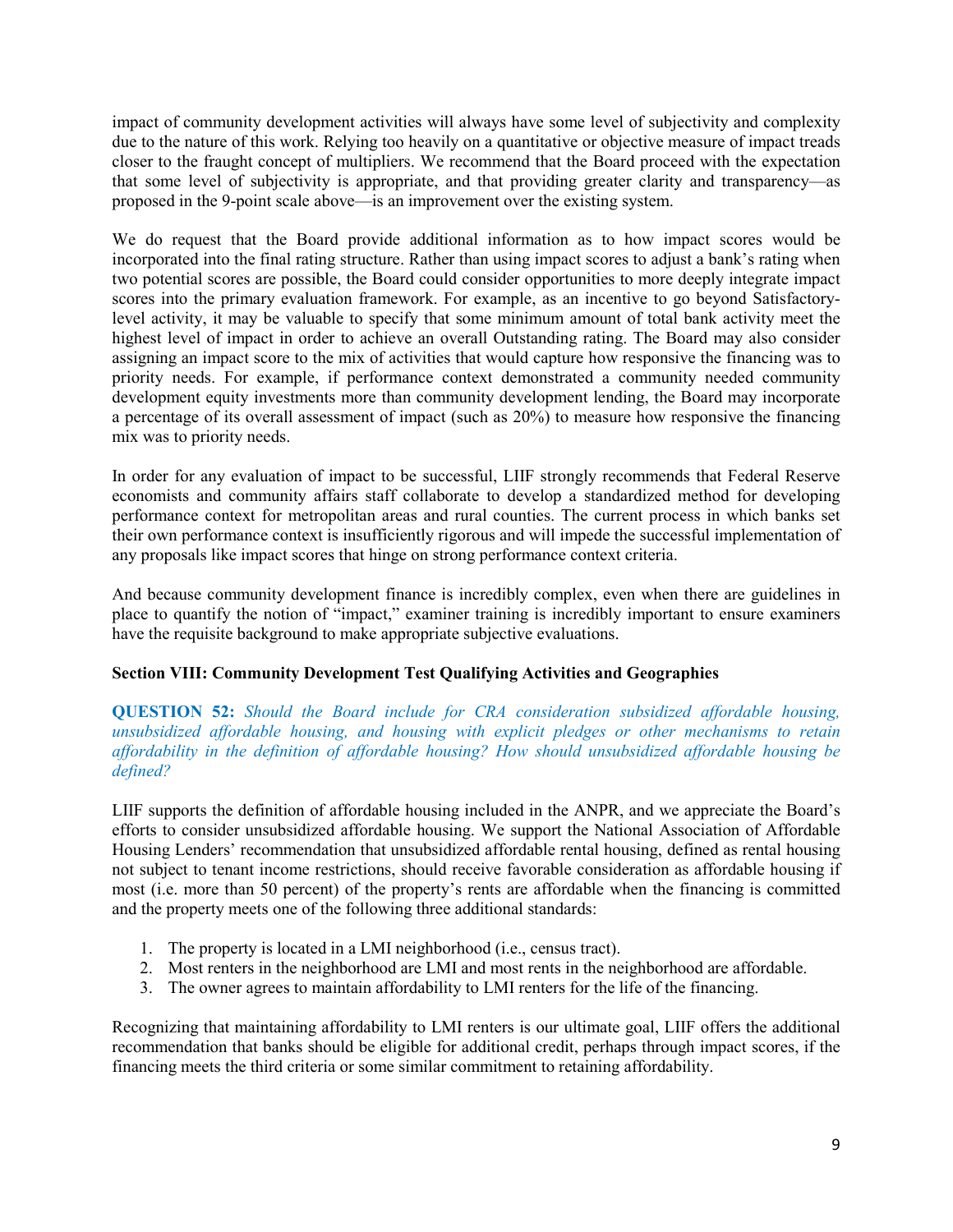Further, as noted in question 38, we suggest that the Board provide CRA credit for the origination of nonsecuritized home mortgage loans, as well as upon sale into the secondary market, but additional trading should not receive CRA credit.

### **QUESTION 54:** *Should the Board specify certain activities that could be viewed as particularly responsive to affordable housing needs? If so, which activities?*

LIIF supports the Board's proposal that both transit-oriented development and energy conservation be considered particularly responsive to affordable housing needs. LIIF has supported equitable TOD projects in major markets that have increased low-income people's access to employment opportunities and saved families money through reduced housing and transportation expenses. Further, as the climate crisis exacerbates inequities for LMI people and communities, investments in housing that is energy efficient will benefit both residents and the broader community.

LIIF also recommends that the Board consider specifying the preservation of existing affordable housing as an activity that is particularly responsive to affordable housing needs. A 2018 report that studied the looming preservation challenges in the Housing Credit program found that nearly 500,000 Housing Credit units will reach Year 30 between 2020 and 2029 and have no subsidies in place to extend their affordability. This accounts for nearly a quarter of all current Housing Credit units.<sup>[6](#page-9-0)</sup> Further, the study found that a majority of units reaching Year 30 between 2020 and 2029 are located in low opportunity neighborhoods. Preserving these units as part of a comprehensive neighborhood revitalization strategy should be considered particularly responsive to the nation's looming affordable housing preservation challenges.

The Board may also consider the following as additional candidates for inclusion: equity investments, including those in both the Housing Credit and unsubsidized affordable housing; affordable housing that provides affirmative opportunities to desegregate racially excluded communities; affordable housing in conjunction with a concerted neighborhood stabilization or revitalization plan; affordable housing sponsored by nonprofit organizations; and affordable housing that also provides supportive services to vulnerable populations, such as the homeless, the disabled, and the elderly.

We recommend that activities deemed to be particularly responsive to affordable housing needs receive a correspondingly higher Impact Score, as discussed in question 47.

**QUESTION 55:** *Should the Board change how it currently provides pro rata consideration for unsubsidized and subsidized affordable housing? Should standards be different for subsidized versus unsubsidized affordable housing?* 

Mixed-income housing developments are an important tool to increase affordable housing options for LMI people in higher opportunities communities, while also working to reduce neighborhood segregation. LIIF strongly supports incentives to invest in mixed-income housing. We are supportive of the Board's proposed approach to provide 50 percent consideration for buildings that meet a minimum of 20 percent of the total units set at rents affordable to LMI people. We believe this approach will incent greater investment in mixed-income housing while avoiding an inappropriate situation in which banks receive undue CRA consideration for financing market-rate housing.

l

<span id="page-9-0"></span><sup>6</sup> Andrew Aurand, Dan Emmanuel, Keely Stater, and Kelly McElwain, *Balancing Priorities: Preservation and Neighborhood Opportunity in the Low-Income Housing Tax Credit Program Beyond Year 30*, October 2018, https://nlihc.org/sites/default/files/Balancing-Priorities.pdf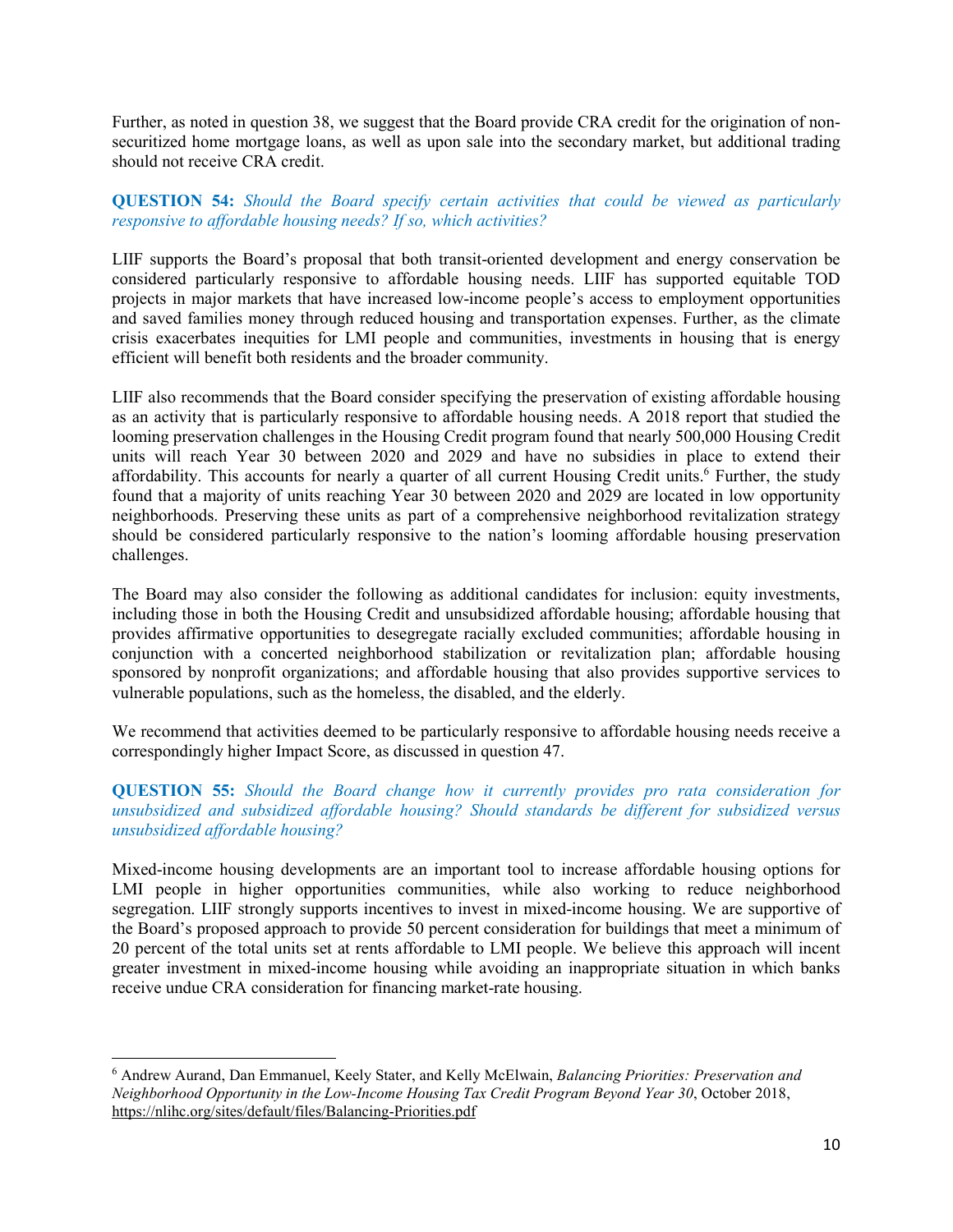**QUESTION 56:** *How should the Board determine whether a community services activity is targeted to low- or moderate-income individuals? Should a geographic proxy be considered for all community services or should there be additional criteria? Could other proxies be used?* 

LIIF supports the Board's suggestion that it could more specifically define the different categories of eligible community services activities, including child care which is a critical community amenity and should be explicitly noted as an eligible activity. We also support the use of geographic proxies to determine if an activity meets the "targeted to LMI individuals" standard, in addition to other criteria like federal subsidies. For child care programs, examples may include Head Start funding or subsidies through the Child Care Development Block Grant (CCDBG).

**QUESTION 57:** *What other options should the Board consider for revising the economic development definition to provide incentives for engaging in activity with smaller businesses and farms and/or minority-owned businesses.* 

We are pleased to see the Board focus on revising the economic development definition to better encourage activities most supportive of small businesses. As the pandemic and ensuing government response have demonstrated, child care programs are some of the nation's smallest businesses and are often owned and operated by women, many of whom are women of color. These small businesses face systemic barriers to accessing financial support, and CRA has an important opportunity to explicitly support child care businesses through strong economic development regulations. LIIF recommends that the Board use impact scores and performance context to incent economic development activities that focus on the smallest businesses and minority-owned small businesses, like child care programs. We also note the importance of collecting data through Section 1071 for this reason.

**QUESTION 59:** *Should the Board consider workforce development that meets the definition of "promoting economic development" without a direct connection to the "size" test?* 

LIIF does not support the Board providing credit for workforce development activities above the small business "size" test. Workforce development should be focused on the sectors most in need of support, like the child care industry, which is disproportionately comprised of women of color and is underpaid by an average of 31 percent of the U.S. median income. [7](#page-10-0)

### **QUESTION 60:** *Should the Board codify the types of activities that will be considered to help attract and retain existing and new residents and businesses? How should the Board ensure that these activities benefit LMI individuals and communities, as well as other underserved communities?*

LIIF supports codifying activities that help attract and retain existing and residents and businesses. In general, these activities should align with CRA eligibility both in terms of type of activity and income targeting. Examples might include a grocery store, pharmacy, fitness center, restaurant, or urgent medical care business even if it does not meet the small business test.

**QUESTION 61:** *What standards should the Board consider to define "essential community needs" and "essential community infrastructure," and should these standards be the same across all targeted geographies?* 

LIIF believes the definition of "essential community needs" and "essential community infrastructure" should include a primary purpose of community development, as well as a primary benefit to LMI people.

l

<span id="page-10-0"></span><sup>7</sup> Marcy Whitebook, Caitlin McLean, Lea J.E. Austin, and Bethany Edwards, *The Early Childhood Workforce Index 2018*, June 2018, https://cscce.berkeley.edu/early-childhood-workforce-2018-index/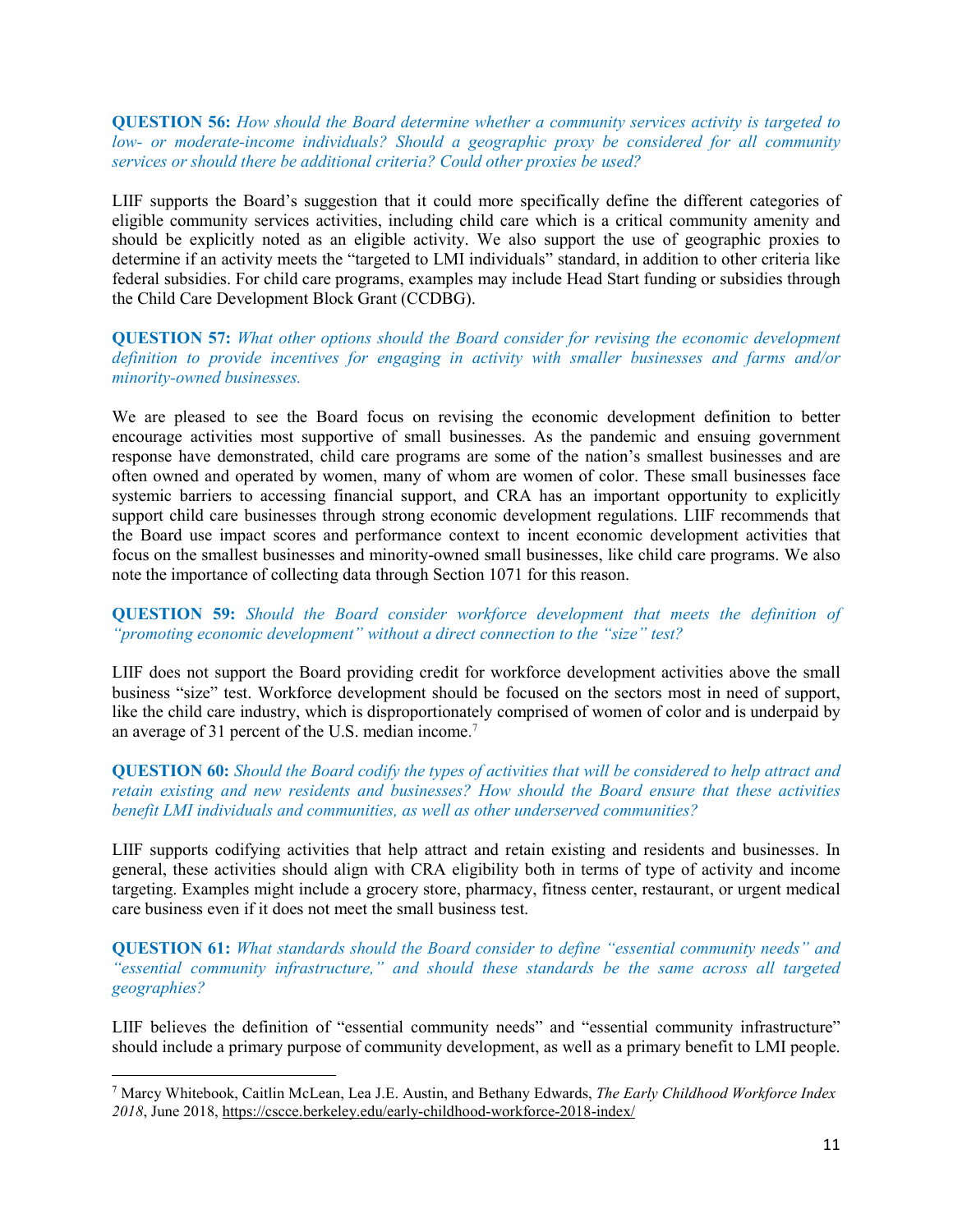We have previously shared a concern that large infrastructure projects may have minimal benefits for local communities and may crowd out more impactful activities given the size and availability of such infrastructure projects. We also recommend having some standard criteria and definitions across geographies, but note that the extent to which activities revitalize and stabilize LMI communities will be dependent on performance context.

### **QUESTION 62:** *Should the Board include disaster preparedness and climate resilience as qualifying activities in certain targeted geographies?*

LIIF appreciates the Board codifying these activities to provide greater clarity and consistency. We support the inclusion of disaster preparedness and climate resilience as a qualifying activity and, given that the climate crisis is a national emergency, we recommend that these activities qualify in all geographies as long as the benefits are primarily to LMI individuals. In certain targeted geographies, such as those most impacted by climate change, investments in disaster preparedness and climate resilience that have a primary LMI benefit could receive a higher impact score.

### **QUESTION 64:** *Would providing CRA credit at the institution level for investments in MDIs, womenowned financial institutions, and low-income credit unions that are outside of assessment areas of eligible states or regions provide increased incentives to invest in these mission-oriented institutions? Would designating these investments as a factor for an "outstanding" rating provide appropriate incentives?*

LIIF supports the proposal to provide credit at the institution level for investments in MDIs, womenowned financial institutions, and low-income credit unions that are outside of assessments areas. As noted below in question 67, we also recommend including certified CDFIs in this category. In question 85, we also articulate our support for a supplemental statewide community development financing metric to incorporate out-of-assessment area community development activities into a final rating.

We do have concerns about elevating a bank's performance from Satisfactory to Outstanding without specifying the amount of activity required to warrant that increase. As noted in question 89, we recommend that the Board provide greater clarity about the types and level of activities necessary to elevate a "satisfactory" rating to "outstanding."

### **QUESTION 67:** *Should banks receive CRA consideration for loans, investments, or services in conjunction with a CDFI operating anywhere in the country?*

LIIF strongly supports the Board's proposal to provide CRA consideration for activities completed in conjunction with a CDFI operating anywhere in the country. CDFIs are intermediaries specifically intended to provide products and services and cover geographic areas where banks do not operate. We provide smaller loans, take on additional risk, cover broader geographies, and serve segments of a community that banks cannot or do not reach. As the financial services system evolves and these gaps increase, CDFIs are growing increasingly important to reaching LMI people and communities in underserved markets. Rather than detracting from the emphasis on assessment areas, providing as-of-right credit for CDFIs whether inside or outside of an assessment area is additive to the community development sector. Currently, confining CDFI activity to bank assessment areas often results in unnecessary competition between banks and CDFIs. Instead, it is more prudent to apply CDFIs' flexibility to markets where banks are not working, while holding the bank accountable to adequately serving its assessment areas through the community development financing metric.

We recommend that the Board clarify what it means to work in conjunction with CDFIs, including but not limited to lending to or investing in the CDFI directly; lending into a fund sponsored and/or serviced by the CDFI; funding a CDFI's activities and supportive services, such as technical assistance; and more.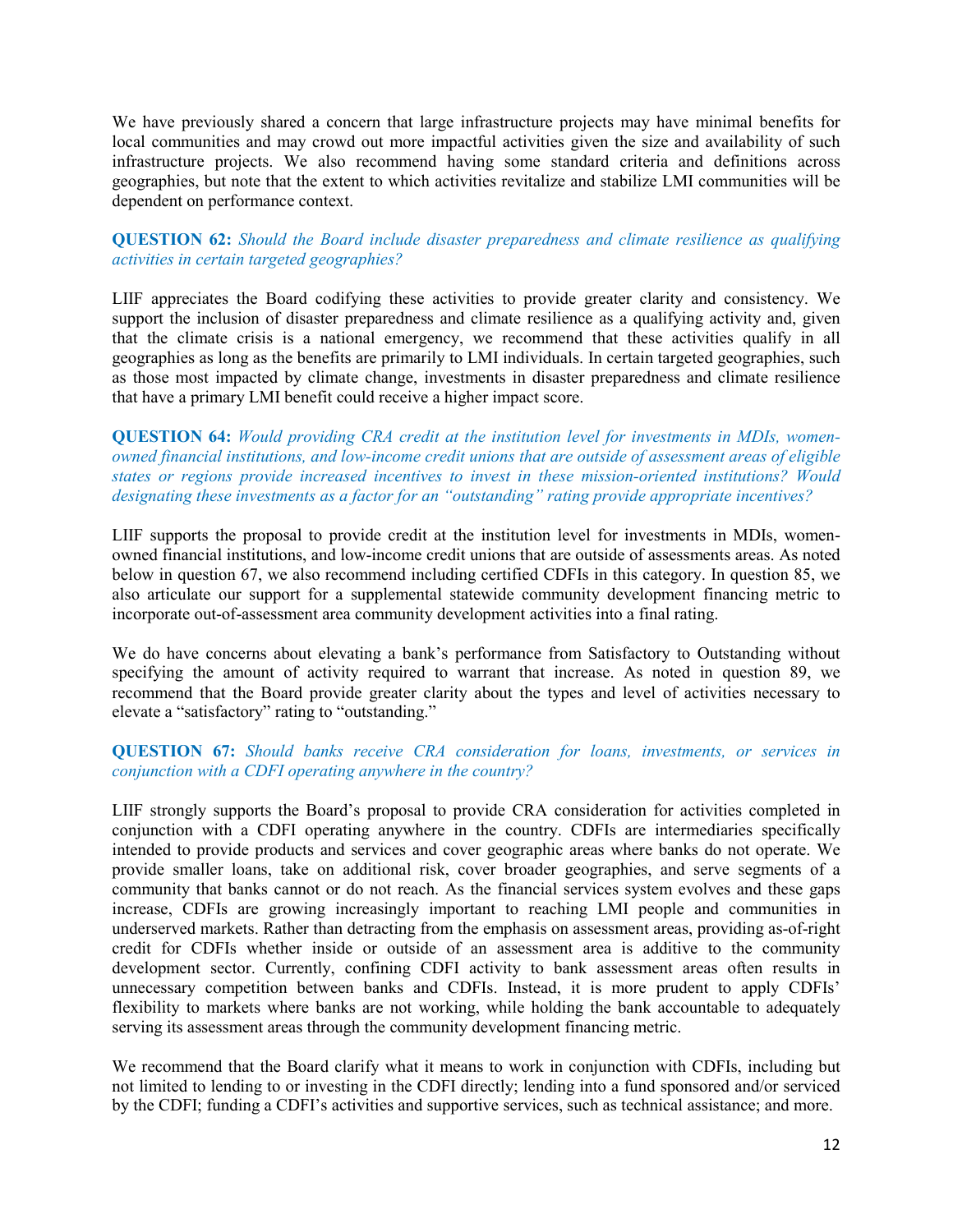**QUESTION 68:** *Will the approach of considering activities in "eligible states and territories" and "eligible regions" provide greater certainty and clarity regarding the consideration of activities outside of assessment areas, while maintaining an emphasis on activities within assessment areas via the community development financing metric?* 

We request additional guidance on community development activity in "eligible states and territories" and "eligible regions" because it is unclear how this relates to the Board's consideration of community development activities made at the state level but outside of assessment areas.

We also echo the Affordable Housing Tax Credit Coalition's recommendation that, in the next stage of rulemaking, the Board provide additional guidance on methodologies for providing banks credit for investing in Housing Credit funds (e.g., multi-state, regional or national funds) in which only a portion of the activities will necessarily lie within the banks' designated assessment areas. Currently, banks in multiinvestor funds require side letters to ensure their investments in the fund are tied to projects in their specific assessment areas, which drives up transaction costs, artificially limits investor demand, and further exacerbates CRA pricing inefficiencies. To provide more certainty to banks, and to address the items above, the Board should consider allowing banks to count CRA credit for their investment in a larger geographic Housing Credit investment fund across their assessment areas that are within the geographic reach of the Fund. To prevent "double counting" banks would not be permitted to take credit in excess of the amount of their investment in a fund.

### **QUESTION 69:** *Should the Board expand the geographic areas for community development activities to include designated areas of need? Should activities within designated areas of need that are also in a bank's assessment area(s) or eligible states and territories be considered particularly responsive?*

LIIF supports the Board designating areas of need on an annual basis in which banks could receive consideration for community development activities conducted outside of their assessment areas or eligible regions. This approach could result in sorely needed community development activity in areas of high need, which is both consistent with the law's statutory intent and an effective use of the nation's robust network of community development organizations. The Board could consider the addition of distressed and underserved nonmetropolitan middle-income geographies and Presidentially Declared Disaster Areas to the list of criteria.

We also recommend that the designated areas of need retain their designation long enough to plan for multi-year projects. For example, any designated areas of need identified at the start of a bank's assessment period should receive credit even if they are no longer a designated area of need at the end of the assessment period; the bank should *also* receive credit in any newly designated areas of need that may be selected during their assessment period.

### **QUESTION 71:** *Would an illustrative, but non-exhaustive, list of CRA eligible activities provide greater clarity on activities that count for CRA purposes? How should such a list be developed and published, and how frequently should it be amended?*

LIIF supports the development of a public list of CRA eligible activities to increase the clarity and certainty for banks and other stakeholders to make informed investment decisions. We recommend that the Board make explicit those activities that they have approved in previous exams to provide other banks with greater clarity. The Board could also solicit annual input on the list of CRA eligible activities.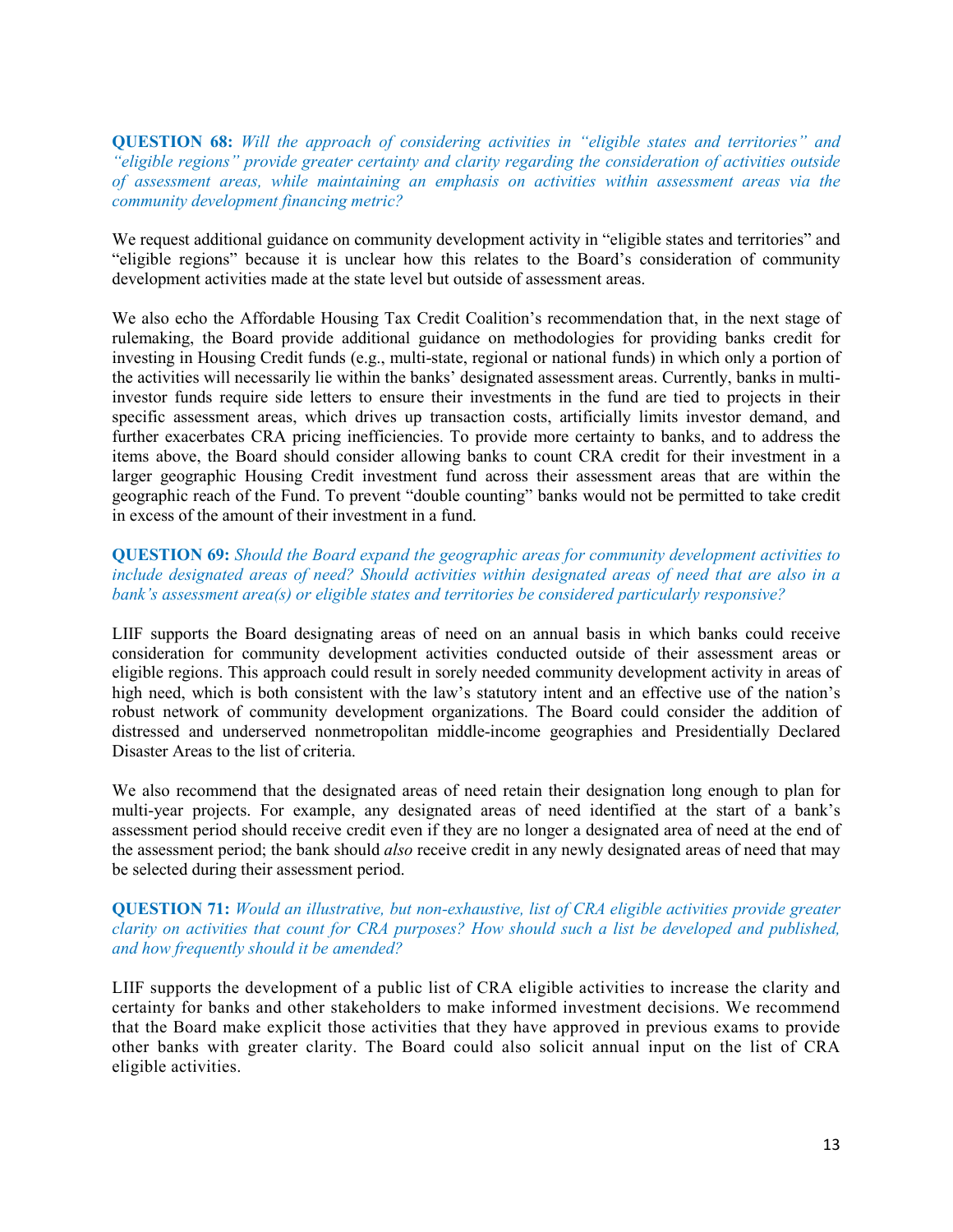**QUESTION 72:** *Should a pre-approval process for community development activities focus on specific proposed transactions, or on more general categories of eligible activities? If more specific, what information should be provided about the transactions?* 

We support a pre-approval process to provide guidance on transactions that may not fit neatly within definition of an eligible activity.

#### **RATINGS**

**QUESTION 78**: *Would eliminating limited-scope assessment area examinations and using the assessment area weighted average approach provide greater transparency and give a more complete evaluation of a bank's CRA performance?*

We support eliminating the distinction between full-scope and limited-scope assessment areas; we believe this change will increase the emphasis on smaller and more rural communities.

**QUESTION 79:** *For a bank with multiple assessment areas in a state or multistate MSA, should the Board limit how high a rating can be for the state or multistate MSA if there is a pattern of persistently weaker performance in multiple assessment areas?* 

A bank should have at least a Satisfactory rating in a majority of the assessment areas within a state and for assessment areas comprising a majority of total assessment area deposits within the state.

**QUESTIOB 81:** Should large bank ratings be simplified by eliminating the distinction between "high" and "low" satisfactory ratings in favor of a single "satisfactory" rating for all banks?

LIIF strongly opposes eliminating the distinction between "high" and "low" satisfactory ratings. Measuring the full range of performance within satisfactory is incredibly important in maintaining bank accountability.

**QUESTION 82:** *Does the use of a standardized approach, such as the weighted average approach and matrices presented above, increase transparency in developing the Retail and Community Development Test assessment area conclusions? Should examiners have discretion to adjust the weighting of the Retail and Community Development subtests in deriving assessment area conclusions?* 

The standardized approach articulated in the ANPR does increase transparency in developing assessment area conclusions. As noted above in question 47, we ask that the Board provide more information on the implementation of impact scores and how an impact rating would factor into the assessment area conclusion. In general, we do support examiners having discretion to adjust the weighting since incorporating performance context and qualitative elements is necessary to avoid a purely metrics-based evaluation.

**QUESTION 83:** *For large banks, is the proposed approach sufficiently transparent for combining and weighting the Retail Test and Community Development Test scores to derive the overall rating at the state and institution levels?* 

The proposed approach is sufficiently transparent. As the Board collects additional data and conducts further analysis to set the associated thresholds and benchmarks described in the ANPR, we recommend that the Board consider how the proposed weighting (60% Retail Test, 40% Community Development Test) reflects historical levels of community development activity. Depending on this analysis, it may be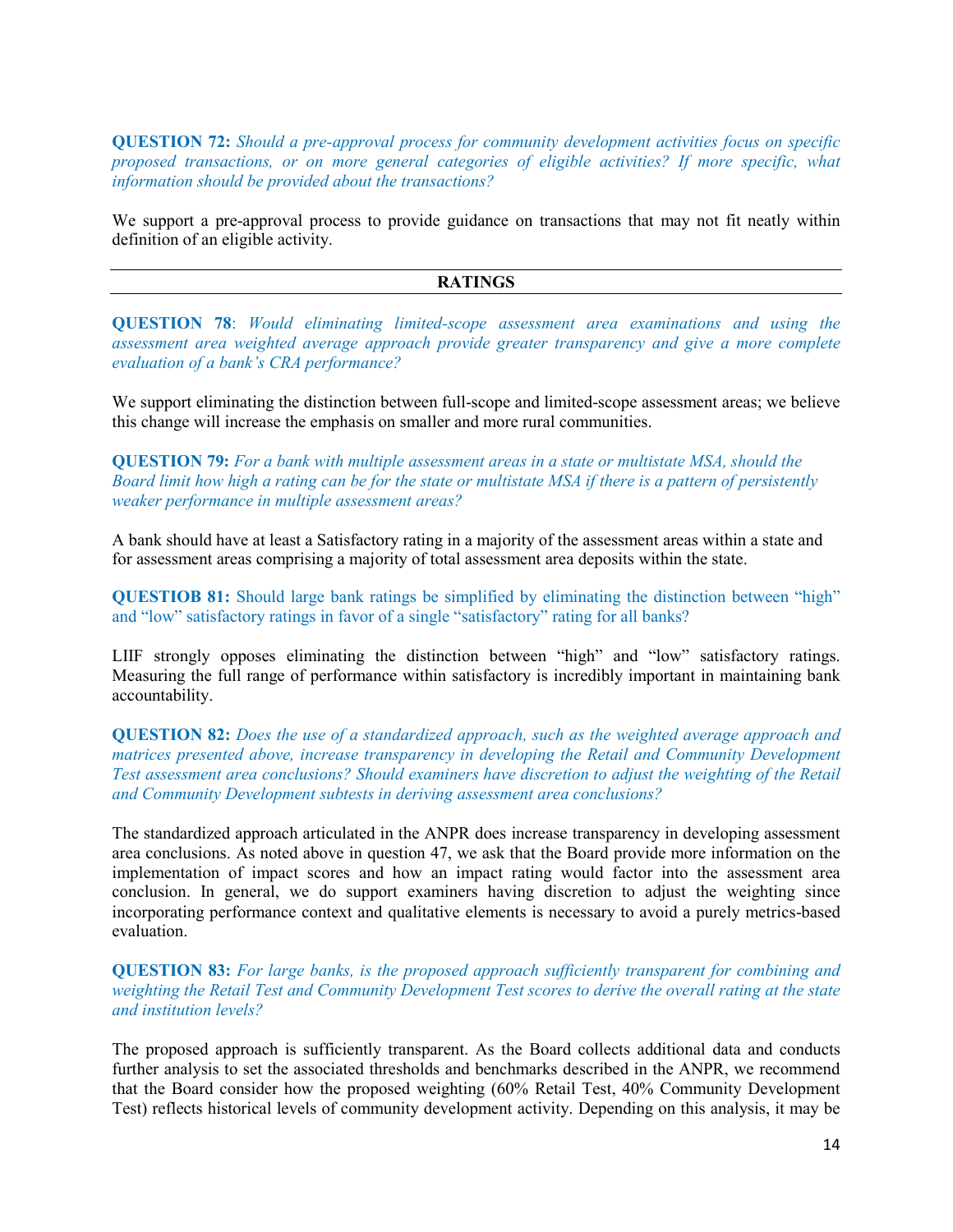prudent to increase the emphasis on the Community Development Test, perhaps to 50% of the overall rating, in order to ensure community development activity is at least maintained at current levels.

### **QUESTION 84:** *Should the adjusted score approach be used to incorporate out-of-assessment area community development activities into state and institution ratings? What other options should the Board consider?*

We recommend that the Board consider a supplemental assessment area approach in states where the bank has at least one facility-based assessment area, similar to the statewide community development financing metric suggested in the ANPR. Rather than relying on an adjusted score approach to incorporate out-of-assessment area community development activities *after* determining a state or multistate MSA score, we recommend that all out-of-assessment area community development activities are rolled into one supplemental state assessment area that receives equal weighting to any other facility-based assessment area in the state. Consistent with our response to question 79, the Board should limit how high the state or MSA rating can be if the bank demonstrates a pattern of persistently weaker performance in multiple assessment areas. We believe this approach will increase transparency and consistency around out-of-assessment area community development activities while also providing an appropriate weight at the institution level.

**QUESTION 85:** *Would the use of either the statewide community development financing metric or an impact score provide more transparency in the evaluation of activities outside of assessment areas? What options should the Board consider to consistently weight outside assessment area activities when deriving overall state or institution ratings for the Community Development Test?* 

LIIF supports the concept of a statewide community development financing metric to capture out-ofassessment area community development activities in states where the bank has at least one facility-based assessment area. We believe this will ensure out of assessment area activities are consistently and fully incorporated into a bank's final rating. As articulated in question 84, we recommend that all out-ofassessment area community development activities are rolled into one supplemental state assessment area that receives equal weighting to any other facility-based assessment area in the state. We do not support relying solely on an impact score to evaluate activities outside of assessment areas. This approach introduces too much subjectivity and uncertainty to incorporating out-of-assessment area community development activities such that banks may continue to express hesitation about committing to these communities. We do, however, support applying impact scores on top of a statewide community development financing metric.

However, we are concerned that using the total deposits from all of the bank's assessment areas in the state, as proposed in the ANPR, may be insufficient to incent meaningful levels of community development activities across the state. For example, if a bank has one assessment area in a state with some nominal level of deposits, that nominal level of deposits should not constrain the denominator of the statewide community development financing metric if the bank identifies additional community development opportunities across the state. This may be particularly burdensome for rural states where lower levels of assessment area deposits could severely constrain potential investments across the state. We recommend that the Board consider an alternative denominator for the statewide community development financing metric.

**QUESTION 89:** *Would it be helpful to provide greater detail on the types and level of activities with MDIs, women-owned financial institutions, and low-income credit unions be contingent upon the bank at least falling within the "satisfactory" range of performance?*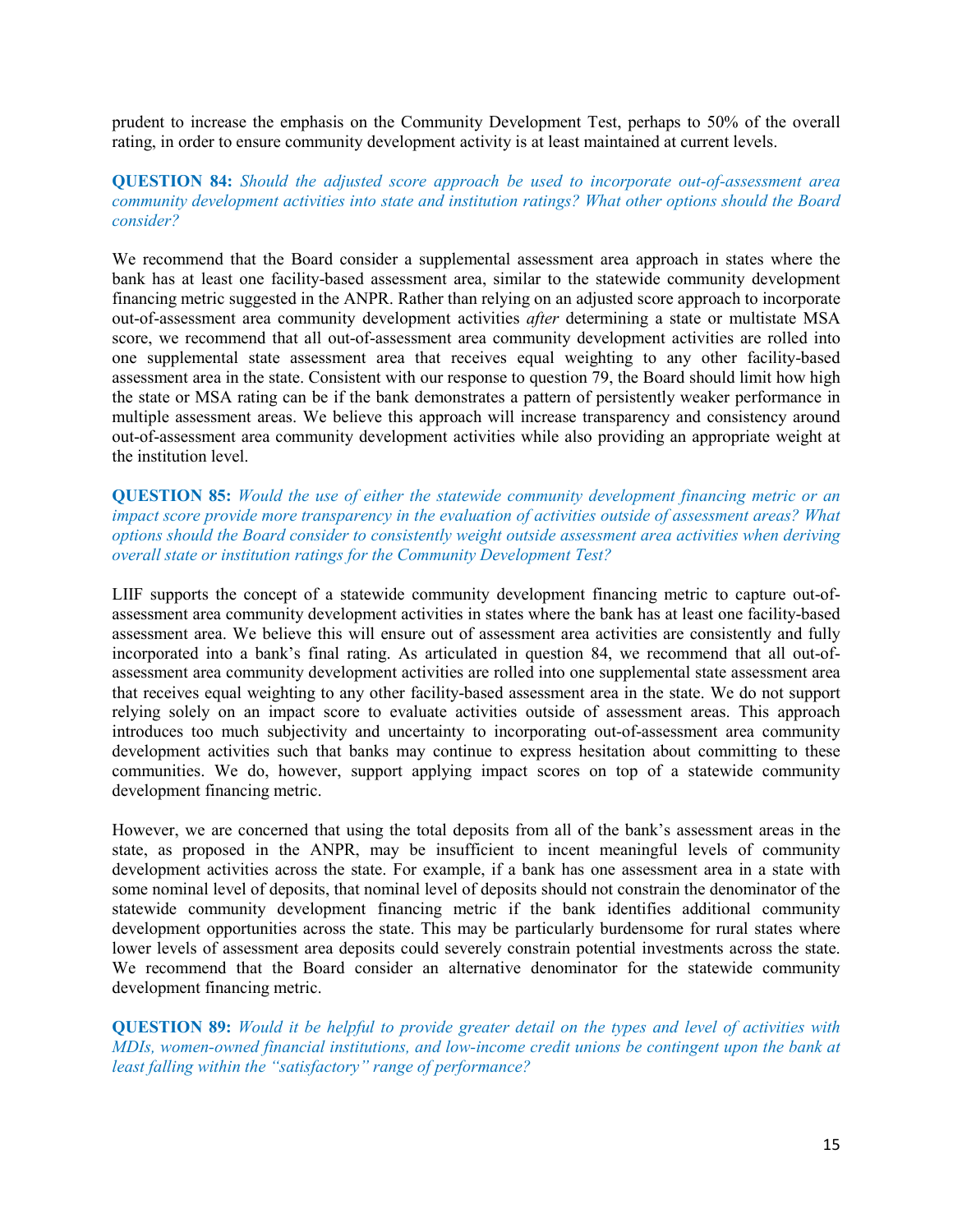As discussed in question 64, LIIF supports the ANPR's proposal that activities with MDIs, womenowned financial institutions, and low-income credit unions be eligible to increase a bank's rating from Satisfactory to Outstanding. It is important to precisely specify the type and amount of activity required to warrant this rating increase. We recommend that the Board review historical bank support for MDIs, women-owned financial institutions, and low-income credit unions to determine an appropriate level of activity that builds on existing investments and avoids potential ratings inflation.

### **DATA COLLECTION & REPORTING**

**QUESTION 91:** *Is the certainty of accurate community development financing measures using bank collected retail deposits data a worthwhile tradeoff for the burden associated with collecting and reporting this data for all large banks with two or more assessment areas?* 

Yes, LIIF believes the certainty of accurate community development financing measures is worth the potential reporting burden. Any potential reporting burden can be mitigated by phasing in the new requirements over a few years.

**QUESTION 95:** *Are the community development financing data points proposed for collection and reporting appropriate? Should others be considered?*

We support the proposed data points, which include the loan or investment amount (original or remaining on balance sheet), area(s) benefitted, community development purpose (e.g., affordable housing or economic development), and type of investments (e.g., equity investment or mortgage-backed security). We recommend also collecting information on the duration of financing provided. These data are a foundational step to creating a baseline understanding of community development activity.

In pursuit of advancing racial equity, we recommend that community development financing data also be disaggregated and reported by race, when feasible. For example, data on "area(s) benefitted" should include whether the community is majority-minority and other relevant demographic factors. Collecting and making this data publicly available is important to understanding racial disparities and developing solutions to target these inequities.

### **QUESTION 96:** *Is collecting community development data at the loan or investment level and reporting that data at the county level or MSA level an appropriate way to gather and make information available to the public?*

We support collecting community development data at the loan or investment level and reporting it at the county level or MSA level. When possible, we recommend that data is also reported at the census tract level. Collecting data with greater granularity is important to discerning patterns of inequity, such as racial disparities in communities of color.

**QUESTION 97:** *Is the burden associated with data collection and reporting justified to gain consistency in evaluations and provide greater certainty for banks in how their community development financing activity will be evaluated?* 

One of the most consequential outcomes of the Board's CRA modernization effort would be ensuring full community development data is collected and reported annually. Decades of critical investments in community development activities have gone under-reported and un-analyzed, posing serious consequences for stakeholders' ability to analyze bank investment patterns and strengthen the system.